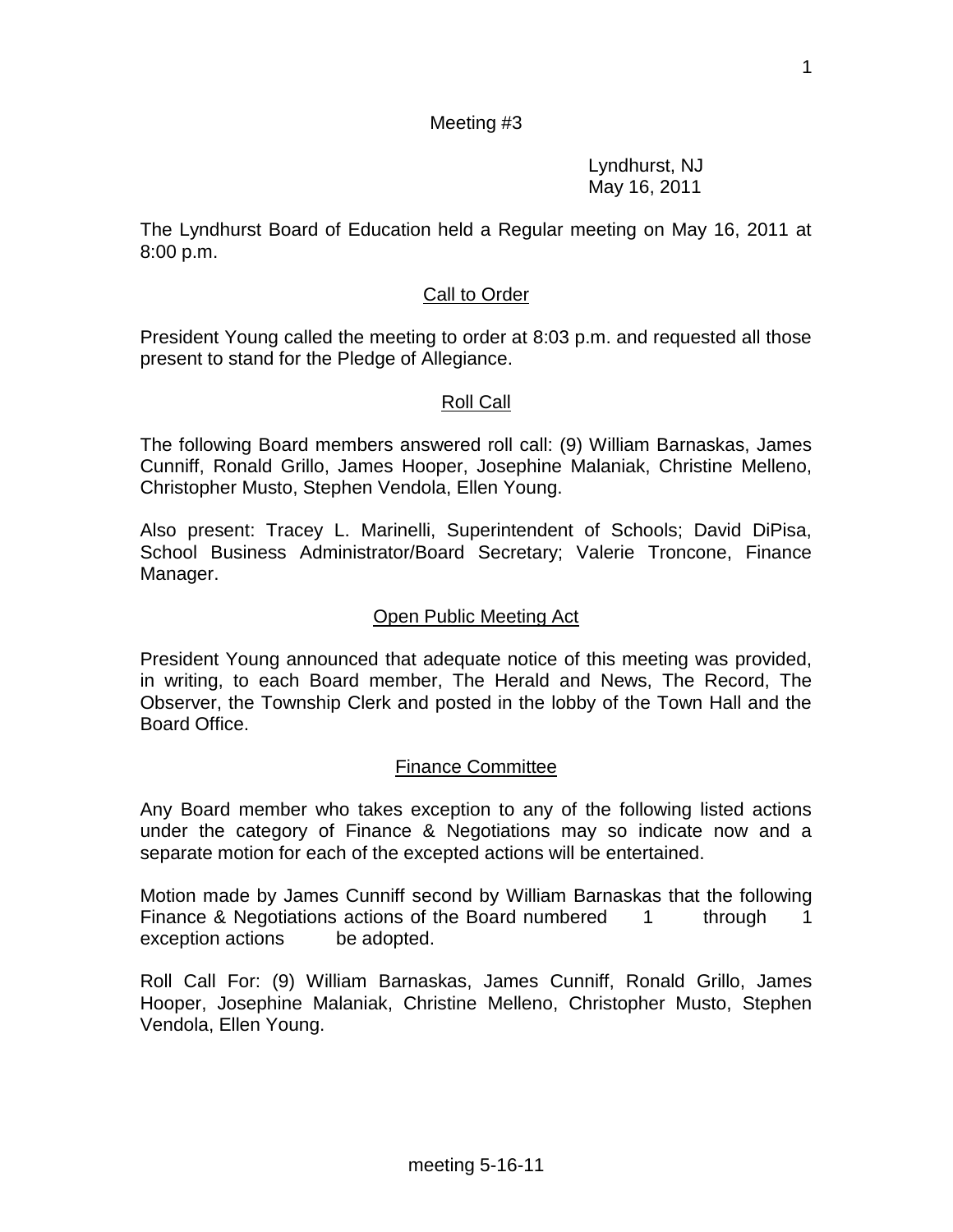1. BE IT RESOLVED, that the Lyndhurst Board of Education certify the 2011-2012 school budget as follows:

|                             | <b>Budget</b>    | <b>Local Tax Levy</b> |
|-----------------------------|------------------|-----------------------|
| <b>General Fund</b>         | \$33,953,561.00  | \$32,331,219.00       |
| <b>Special Revenue Fund</b> | 899,753.00       | -በ-                   |
| <b>Debt Service Fund</b>    | 672,098.00<br>S. | \$ 672,098.00         |
| <b>Total Base Budget</b>    | \$35,525,412.00  | \$33,003,317.00       |

AND FURTHER approve the attached Tax Levy Remittance Schedule.

### Student Activities & Recognition Committee

Any Board member who takes exception to any of the following listed actions under the category of Student Activities & Recognition may so indicate now and a separate motion for each of the excepted actions will be entertained.

Motion made by Christine Melleno second by Ronald Grillo that the following Student Activities & Recognition actions of the Board numbered 1 through 1 exception actions be adopted.

Roll Call For: (9) William Barnaskas, James Cunniff, Ronald Grillo, James Hooper, Josephine Malaniak, Christine Melleno, Christopher Musto, Stephen Vendola, Ellen Young.

1. BE IT RESOLVED, that the Lyndhurst Board of Education approve the following classified students to attend a Special Education Extended Year Program, summer 2011. Transportation will be provided by SBJC. However, in the case of students attending SBJC Lyndhurst, Lodi and Jefferson campuses, Lyndhurst District will provide transportation.

### **SPECIAL EDUCATION EXTENDED SCHOOL YEAR 2011**

| <b>Bergen County Special Services</b>   |                        |             |
|-----------------------------------------|------------------------|-------------|
| 1 Student (Bleshman)                    | \$4,700.00<br>$\omega$ | 4,700.00    |
| 5 Students                              | \$4,300.00<br>(a)      | 21,500.00   |
|                                         |                        | \$26,200.00 |
| <b>South Bergen Jointure Commission</b> |                        |             |
| 20 Students Full Time                   | \$2,415.00<br>(a)      | \$48,300.00 |
| <b>Estimated Transportation</b>         | $@$ \$40,000.00        | \$40,000.00 |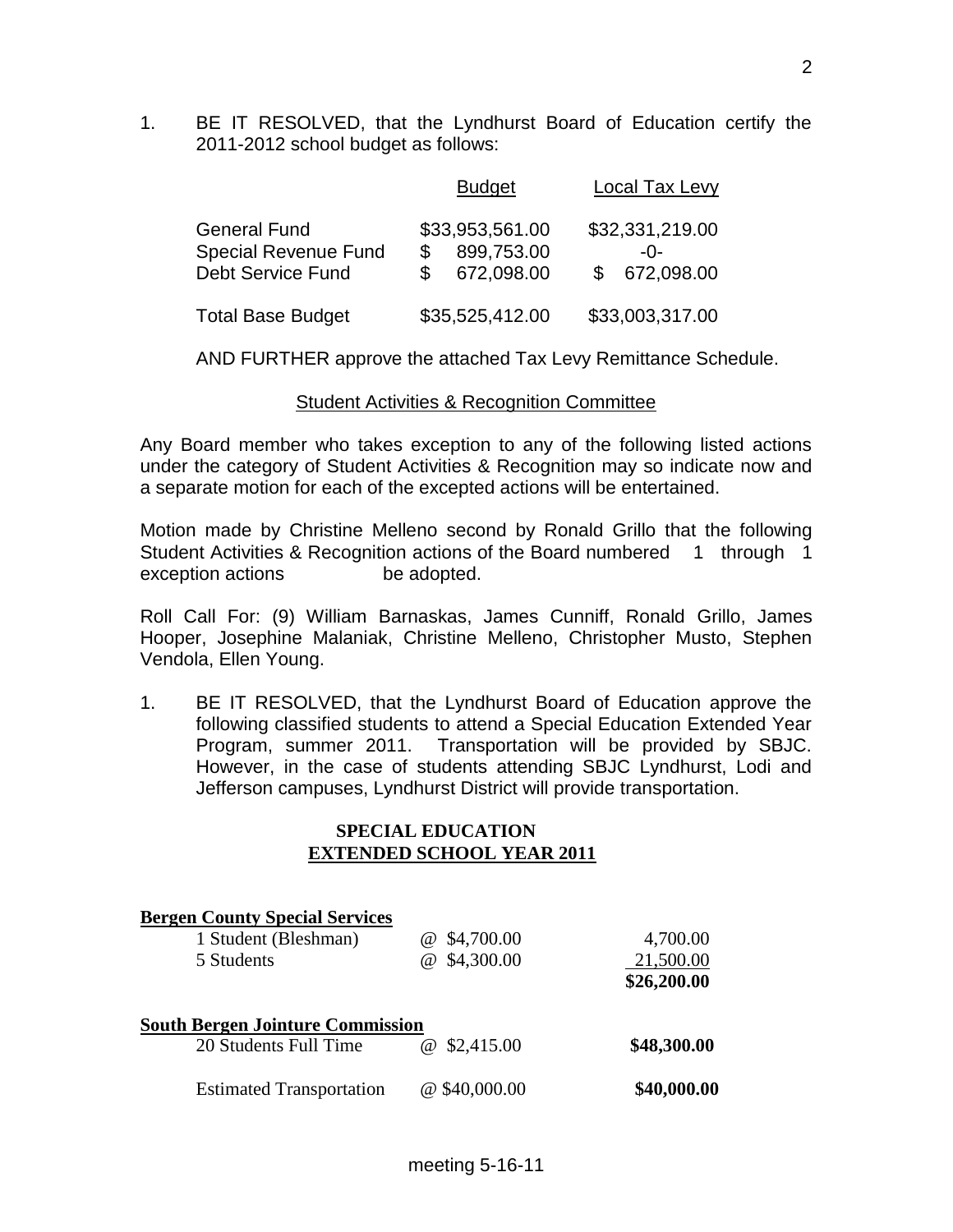| <b>SBJC Outreach Physical Therapy</b>                                              |                                     | To be determined |
|------------------------------------------------------------------------------------|-------------------------------------|------------------|
| <b>SBJC Outreach Occupational Therapy</b>                                          |                                     | To be determined |
| <b>Allegro School</b><br>1 Student                                                 | @ \$12,360.00                       | \$12,360.00      |
| <b>Banyan School</b><br>2 Students                                                 | \$3,210.00<br>$\omega$              | \$6,420.00       |
| <b>ECLC</b> of NJ<br>2 Students                                                    | \$4,550.60<br>$^{\omega}$           | \$9,101.20       |
| <b>Felician School</b><br>1 Student                                                | \$4,764.80<br>$^{\omega}$           | \$4,764.80       |
| <b>Learning Center for Exceptional Children</b><br>$3$ Students + 1 Aide           | \$6,776.75<br>$^{\textregistered}$  | \$27,008.24      |
| <b>New Beginnings</b><br>3 Students                                                | \$9,487.20<br>$\omega$              | \$28,461.60      |
| <b>Passaic County Elks CP Center</b><br>2 Students                                 | \$6,637.60<br>$\omega$              | \$13,275.20      |
| <b>Ringwood School District</b><br>1 Student $+$ 1 Aide                            | \$12,685.00<br>$^{\textregistered}$ | \$12,685.00      |
| <b>Sage Day School</b><br>1 Student                                                | \$2,400.00<br>$\omega$              | \$2,400.00       |
| Douglas Outreach - Clinic Services (K.W.)<br>1 Student                             |                                     | To be determined |
| <b>ABA Therapist – In District</b> (K.W. & D.Mc)<br>2 Therapists (Fabiano/Gustad)  |                                     | To be determined |
| <b><u>Speech Therapist – In District</u></b> (A. Silvestri)<br>Approx. 30 Students |                                     | To be determined |
| <b>Lyndhurst Board of Education</b><br>May 16, 2011                                |                                     |                  |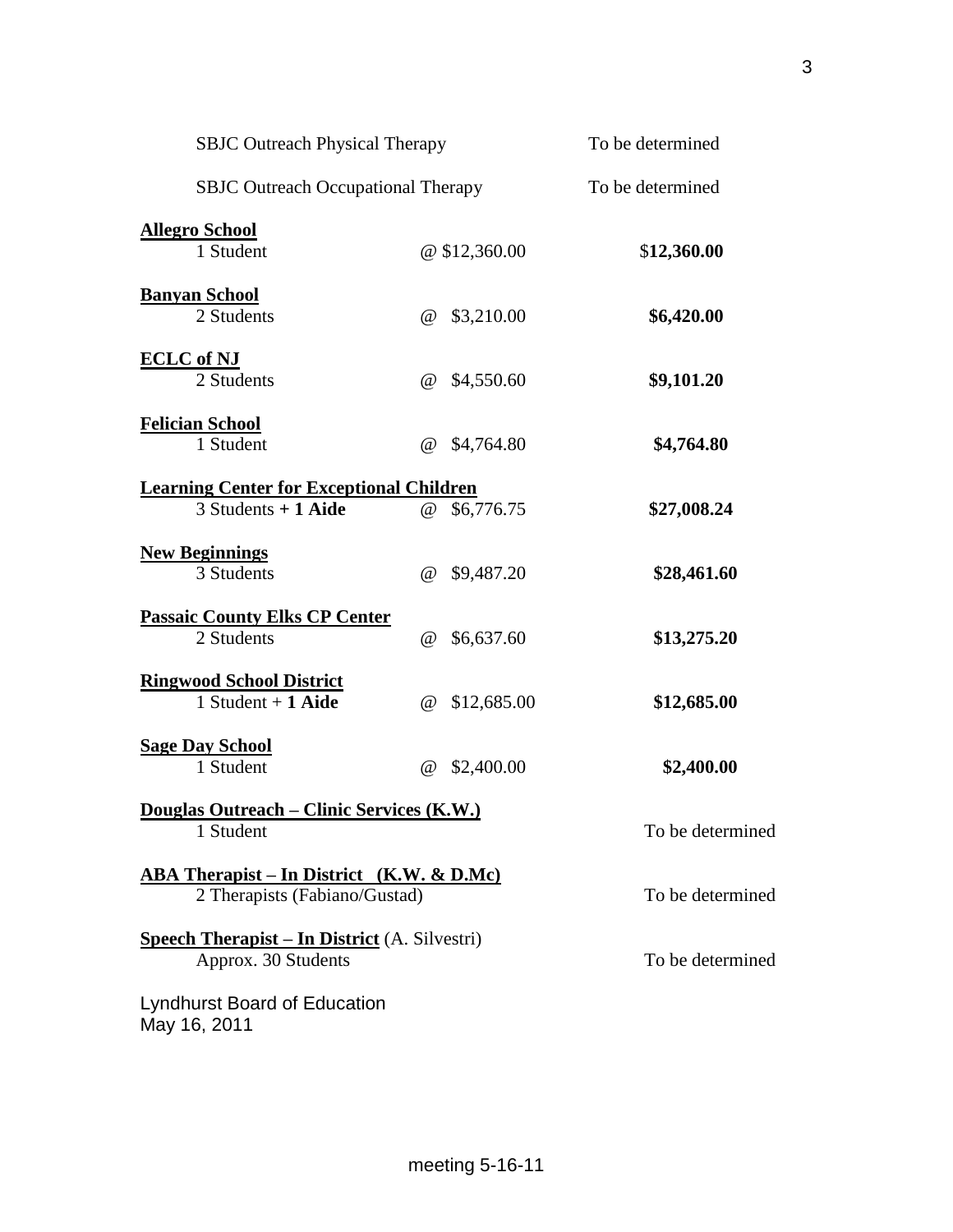# Personnel Committee

Any Board member who takes exception to any of the following listed actions under the category of Personnel may so indicate now and a separate motion for each of the excepted actions will be entertained.

Motion made by Christine Melleno second by James Hooper that the following Personnel actions of the Board numbered 1 through 10 exception actions be adopted.

Roll Call For: (9) William Barnaskas, James Cunniff, Ronald Grillo, James Hooper, Josephine Malaniak, Christine Melleno, Christopher Musto, Stephen Vendola, Ellen Young.

- 1. BE IT RESOLVED, at the recommendation of Tracey L. Marinelli, Superintendent of Schools that the Lyndhurst Board of Education hire Emily McDonald as an Elementary Music Teacher for the 2011-12 school year, effective September 1, 2011, at a salary of \$50,115.00 (BA step 1). Employment will be provisional, subject to authorization approval for emergent hiring pending completion of criminal history background check, and subject to submission of all required application documents. This is a replacement position.
- 2. BE IT RESOLVED, at the recommendation of Tracey L. Marinelli, Superintendent of Schools that the Lyndhurst Board of Education grant Angela Iannitelli, School Social Worker, a Maternity Leave of Absence from September 7, 2011 through January 31, 2012. She will be in attendance on the first day of school on September 6, 2011 and will use accumulated sick days from September 7, 2011 through October 31, 2011. Family Leave Act on November 1, 2011 with a return to work date of February 1, 2012.
- 3. BE IT RESOLVED, at the recommendation of Tracey L. Marinelli, Superintendent of Schools that the Lyndhurst Board of Education post for the position of Director of Maintenance & Custodians.
- 4. BE IT RESOLVED, at the recommendation of Tracey L. Marinelli, Superintendent of Schools that the Lyndhurst Board of Education approve the following Professional Development Opportunities.

| Joseph DeCorso      | 8/11/11, iPad Workshop for School Leaders |
|---------------------|-------------------------------------------|
| Principal, Franklin | approx. \$799.00                          |
| Robert Fagan        | 7/26/11, NJ Wage & Hr Laws                |
| <b>High School</b>  | approx. \$98.30                           |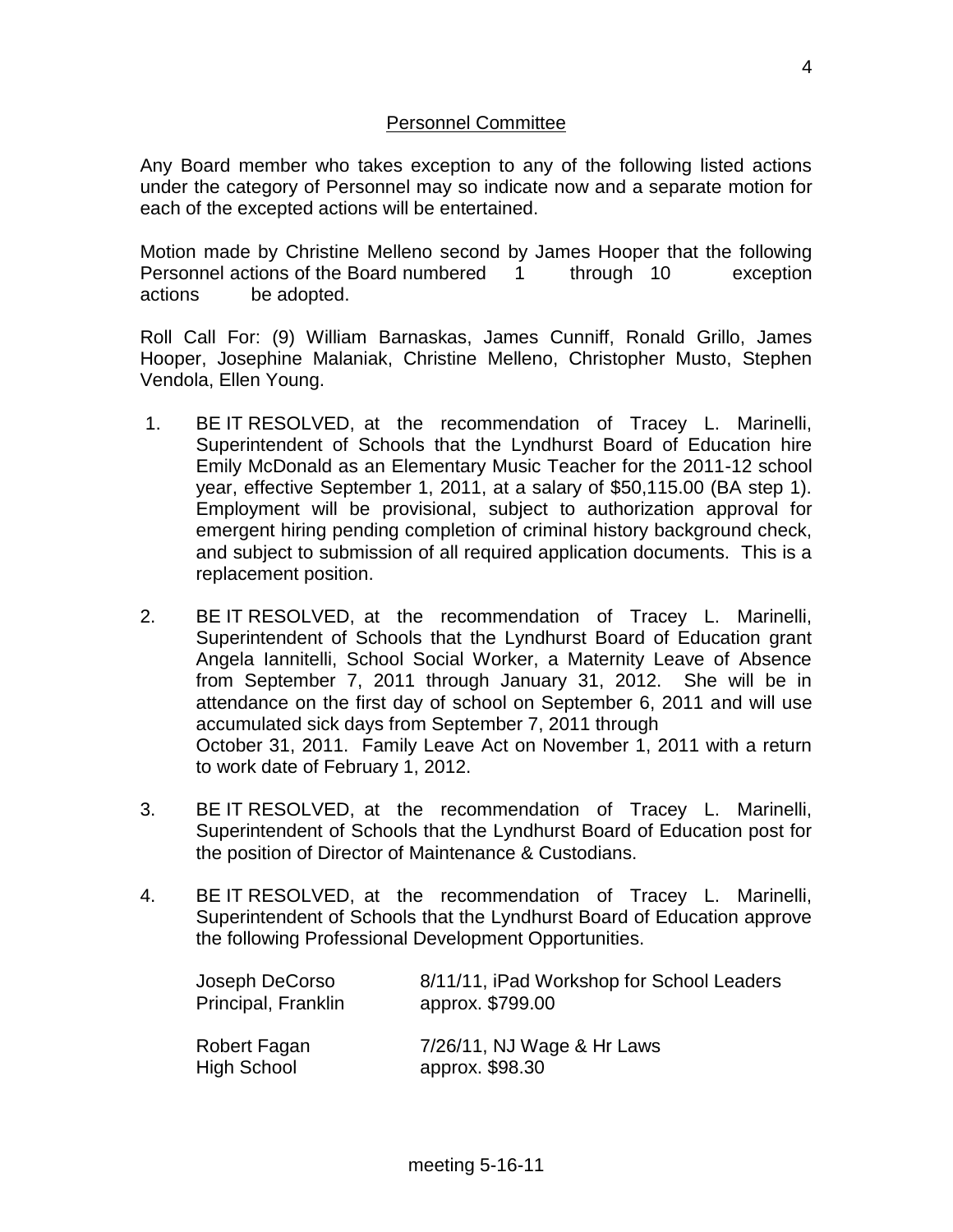| <b>Brian Fuschetto</b> | 5/26/11, Pause Before You Post, Cyberbullying |
|------------------------|-----------------------------------------------|
| <b>High School</b>     | Conference, approx \$58.87                    |
| Kim Huntington         | 5/26/11, Pause Before You Post Cyberbullying  |
| <b>High School</b>     | Conference, approx. \$58.87                   |
| Kim Hykey              | 7/26/11, NJ Wage & Hr Laws                    |
| <b>High School</b>     | approx. \$98.30                               |
| <b>Ed Tessalone</b>    | 7/18-22/11, Summer Advanced Placement         |
| <b>High School</b>     | Institute, approx. \$1,025.00                 |

- 5. BE IT RESOLVED, at the recommendation of Tracey L. Marinelli, Superintendent of Schools that the Lyndhurst Board of Education appoint Eugenia Macchia as a Spanish translator for the Lyndhurst School District for the 2011-12 school year on an "as needed" basis. Ms. Macchia will assist the Child Study Team at IEP meetings with parents who only speak Spanish at a fee of \$40.00 per hour.
- 6. BE IT RESOLVED, at the recommendation of Tracey L. Marinelli, Superintendent of Schools that the Lyndhurst Board of Education appoint the following to the Summer Extended School Year Program 2011.

| <b>Christine Caldwell</b>    | <b>Pre-School Disabled Teacher</b> |
|------------------------------|------------------------------------|
| Christina Bernardo           | Kdgn thru Grade 2 Teacher          |
| Sandra Manganaro             | Grade 2 thru Grade 5 Teacher       |
| Alicia Sylvestri             | Speech Teacher                     |
| <b>Bus/Secretarial Aide:</b> | <b>Cathy Jewell</b>                |
| <b>Bus/Secretarial Aide:</b> | Rose McEldowney                    |
| Sub Bus Aide                 | Barbara Romanski                   |

7. BE IT RESOLVED, that the Lyndhurst Board of Education, a body politic of the State of New Jersey, does hereby acknowledge and agree to indemnify the individual members of the Lyndhurst Board of Education; Ellen Young, Ronald Grillo, William Barnaskas, James Cunniff, James Hooper, Josephine Malaniak, Christine Melleno, Christopher Musto, Stephen Vendola and Tracey L. Marinelli, Superintendent of Schools, and David DiPisa, School Business Administrator, Board Secretary and save him/her harmless from any loss, damage or expense arising from any claim or demand of any person to or against the Lyndhurst Board of Education and/or individuals above mentioned on account of our indirectly as a result of any legal action taken against him/her, or them, while acting in the capacity as a member of the Lyndhurst Board of Education.

In case any action, or actions, or other legal proceedings shall be brought or instituted against the above referenced individuals on such basis as stated above, the Lyndhurst Board of Education will assume the defense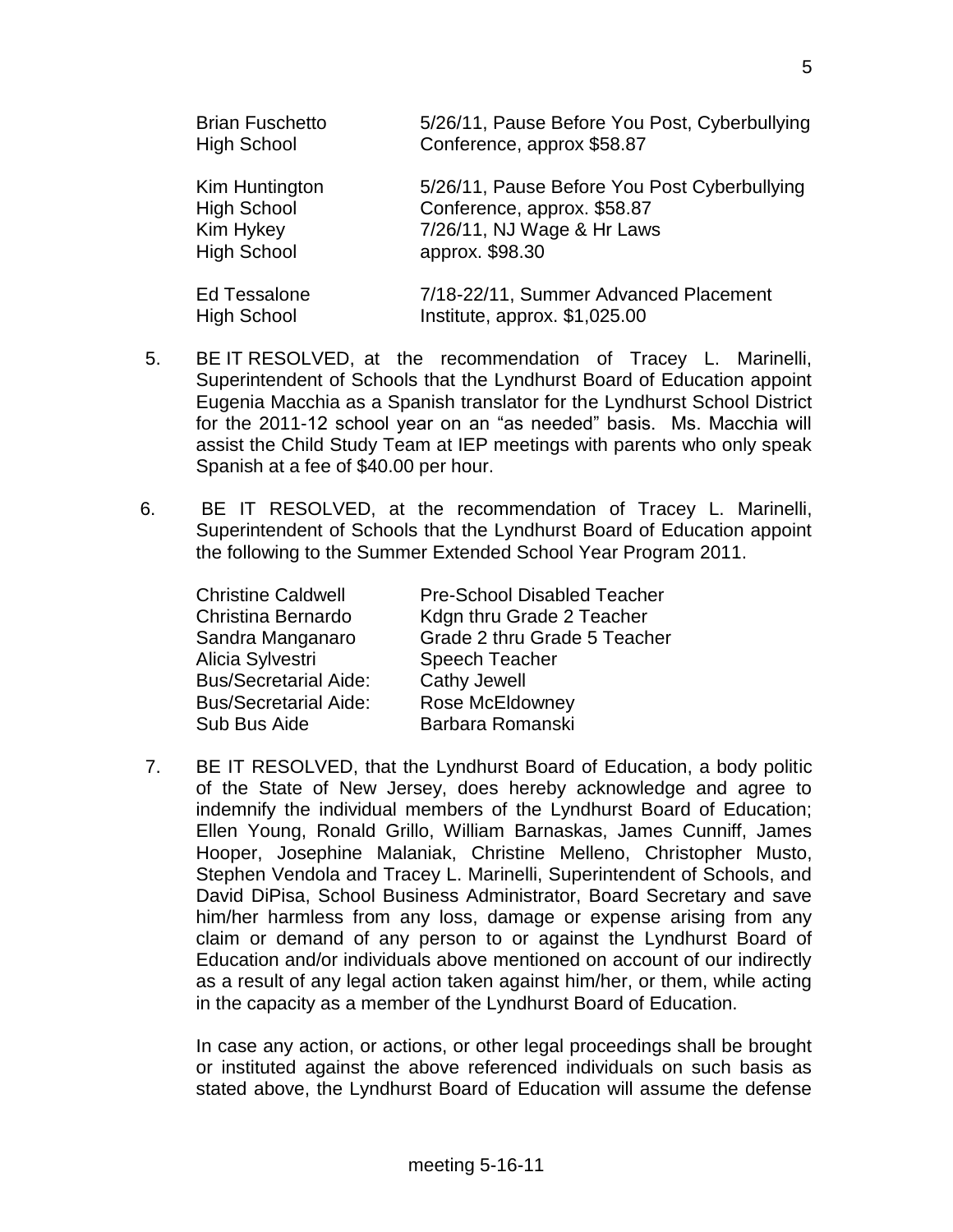thereof, and will indemnity and save harmless those individuals against all costs, expenses, counsel fees and judgments resulting there from providing the individual reasonably cooperates with the Lyndhurst Board of Education, its agencies, employees and designees in the defense of said legal proceedings or actions. The individual wishing to revoke this indemnification shall provide written notice to the Lyndhurst Board of Education by means of certified mail return requested of any such legal proceedings or actions and in the event such notice is sent and said above referenced individual refuses to reasonably cooperate in the defense of said legal proceeding this indemnification shall be declared null and void and of no effect.

- 8. BE IT RESOLVED, at the recommendation of Tracey L. Marinelli, Superintendent of Schools that the Lyndhurst Board of Education approve the attached list of substitute teachers for the 2010-11 school year.
- 9. BE IT RESOLVED, at the recommendation of Tracey L. Marinelli, Superintendent of Schools, that the Lyndhurst Board of Education hire Erin Florczynski as a Special Education Teacher at the High School, for the 2011-12 school year, effective September 1, 2011, at a salary of \$50,115.00 (BA step 1) Employment will be provisional, subject to authorization approval for emergent hiring pending completion of criminal history background check, and subject to submission of all required application documents. This is a replacement position.
- 10. BE IT RESOLVED, at the recommendation of Tracey L. Marinelli, Superintendent of Schools, that the Lyndhurst Board of Education hire Jennifer Solomon as a Special Education Teacher at the High School for the 2011-12 school year, effective September 1, 2011, at a salary of \$57,515.00 (MA step 1) Employment will be provisional, subject to authorization approval for emergency hiring pending completion of criminal history background check, and subject to submission of all required application documents. This is a replacement position.

# Unfinished Business

Graduations:

The following Board members were assigned: Roosevelt - James Hooper/Stephen Vendola Lyndhurst HS - Ellen Young/William Barnaskas Lincoln - Ellen Young Jefferson - Christine Melleno Franklin - James Cunniff Washington - Josephine Malaniak